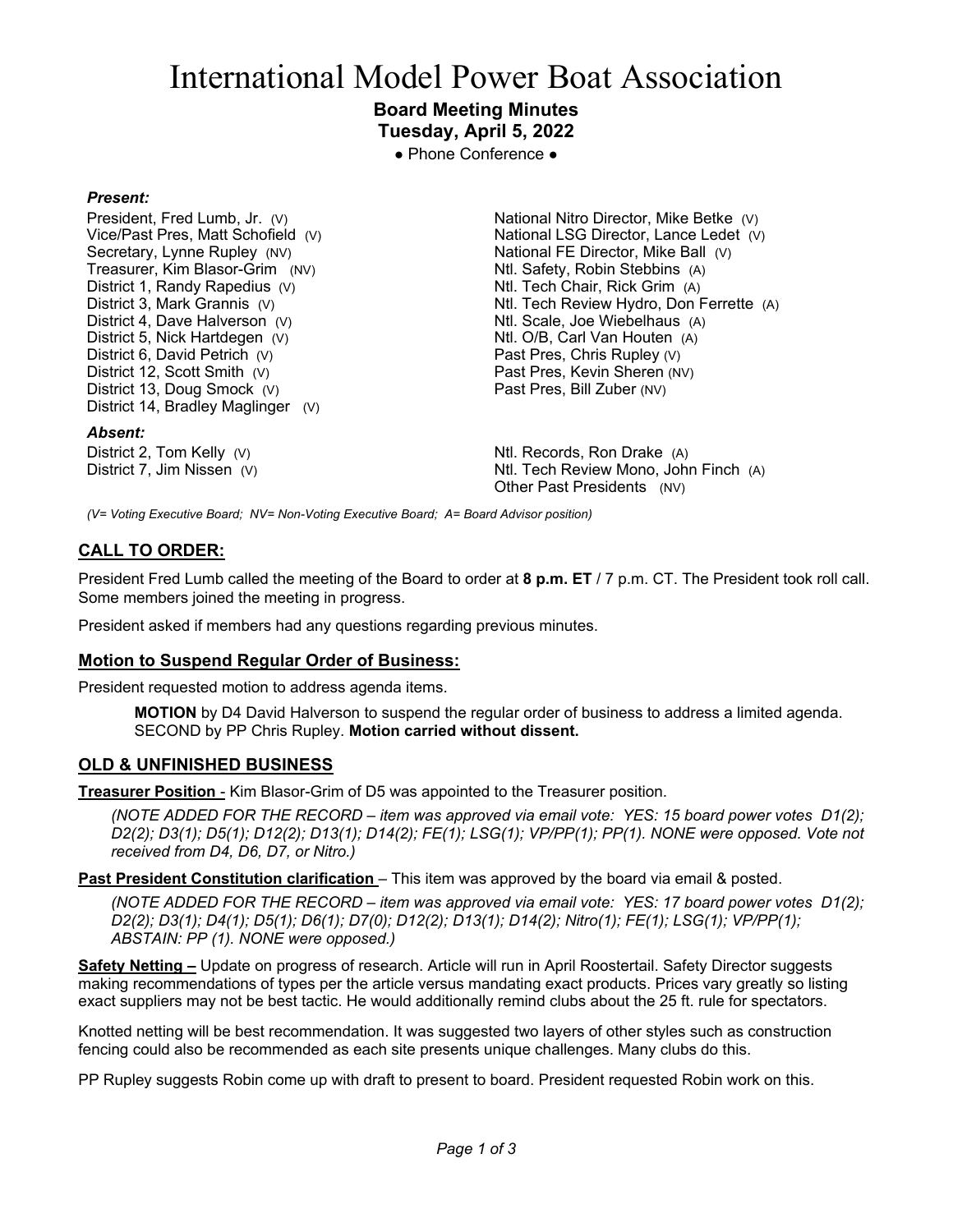## **Super Sport OB Tunnel classes – Tabled Item**

President spoke with OB Director, Carl Van Houten regarding. **Item will be withdrawn at this time.**

# **NEW BUSINESS**

## **Proposal: US-1 Classes – Split A & B Hydro**

Rick Grim presented. Proposal to make A Hydro and B Hydro separate US-1 classes. Was combined many years ago for time reasons. A Hydros are not able to run against the B Hydros. They are much smaller and cannot handle the rough water presented by the much faster B Hydros and often do not even complete the heat due to this. It was noted that if the A class does not "make" (8 boats presented for racing) US-1, it will not combine with B once they are split. Nitro Director Betke supports this.

**MOTION** by Nitro Director, Mike Betke, to pass proposal for a 1-year (plus) Trial Rule. Will not be voted on until Dec. 2023 so it can be published for a full year. **SECOND** by unknown party. None opposed. **MOTION PASSES.**

**ACTION:** Secretary will post Trial Rules online and in upcoming *Roostertail* newsletter with note that they will not go to membership vote until Dec. 2023.

## **Proposal: Gas Scale Unlimited rule change:**

President Fred presented. Proposal seeks to allow portion of exposed pipe -- submitter states difficulty in concealing under current rules with more modern boats with shallow rear deck due to size of gas engines. Fred noted that there was not as much support for this as earlier thought. Board discussed that the change could possibly loosen up the class too much and the boats would simply become sport hydros. The intent is to mimic real boats as closely as possible, so some craft may never be suitable for gas scale builds.

A suggestion made that BOD table item so that additional discussion can be had among those who run the class. Don F. will have additional discussion with the original submitter.

**MOTION** by PP Chris Rupley to terminate proposal as written. **SECOND** by LSG Director, Lance Ledet.

Discussion on motion. Response was that a better or different proposal can be submitted at any time. D14 volunteered to assist as the district has a large scale boating community.

President requested a District by District vote.

**16 YES:** D1(2); D3(1); D4(1); D5(1); D6(1); D12(2); D13(1); D14(2); Nitro(1); LSG(1); FE(1); PP/VP(1); PP(1). None opposed. **MOTION passed. Proposal is terminated.** 

## **Insurance Discussion:**

President requests that a committee come together to handle insurance renewal so that this is not solely in the hands of one person. Secretary would provide records needed. President will assist. Please email interest.

## **Social Media:**

President is working with some IMPBA members to set up a social media presence that will include multiple venues. More on this to come. Power Point presentation will be forwarded to board members to review.

## **Discussion:**

President is working on a multiple power race format/venue for next season. More to be announced at a later date. Brief overview given to board members. Insurance was discussed in relation to plan.

## **US-1 question:**

D14 asked for clarification on boat count for US-1. Boats entered versus boats presented. Consensus was boats must be there to compete (boat could theoretically scratch in round 1 but is considered as "presented to run").

## **ADJOURNMENT:**

There being no further business, a motion to adjourn was requested.

**MOTION** by D14 Brad Maglinger to adjourn. **SECOND** by D13 Doug Smock.

Members inquired if they could ask additional questions before adjournment. President took the questions.